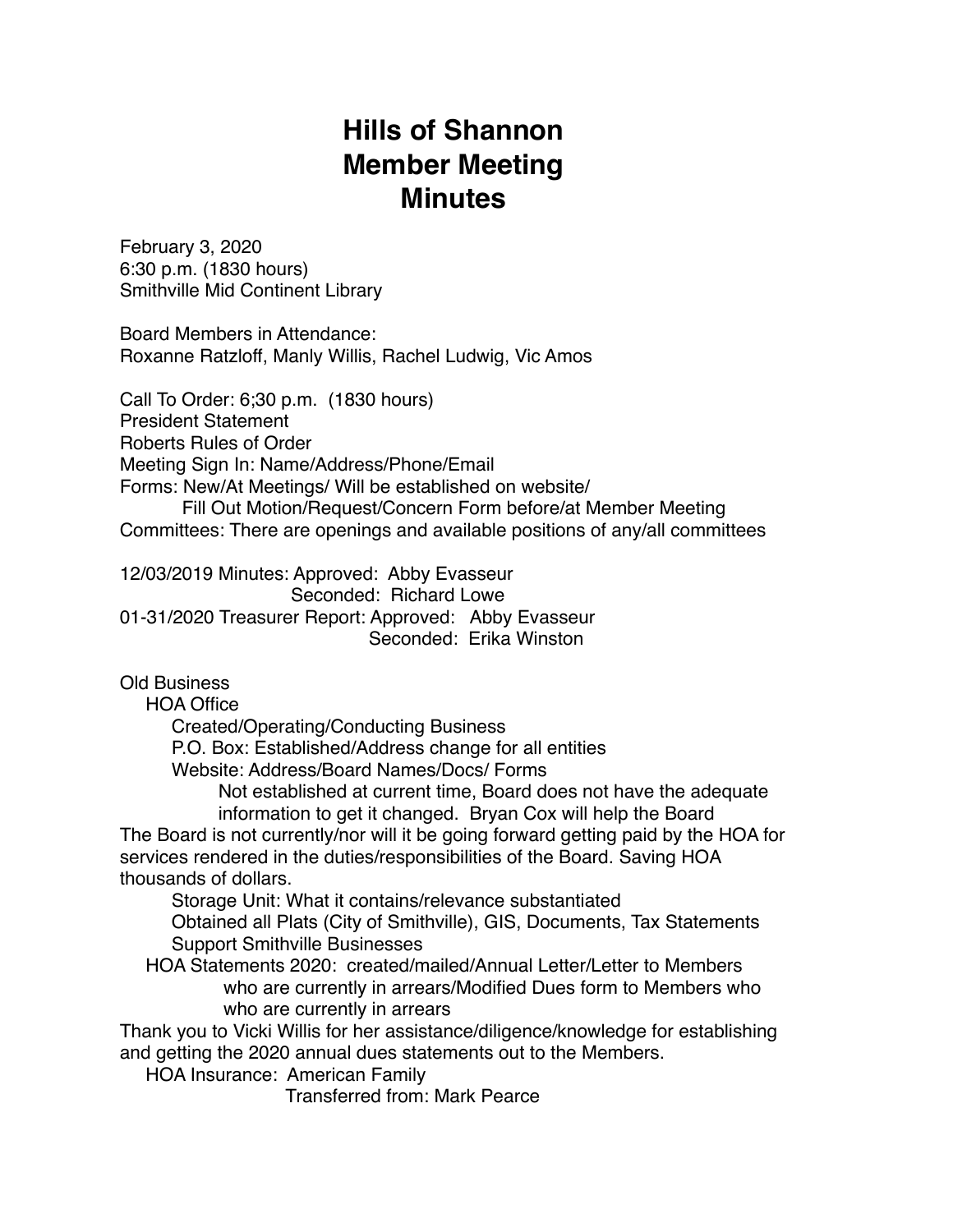To: Jeff Johnston

Reason: To promote businesses within the City of Smithville.

 Currently the playground, park, monument: are under insured for the cost to replace. Yearly insurance cost will raise, not by a lot. will know the final figure by next meeting.

 Pond: has not been previously/currently covered in the insurance To include the pond: approximately \$315.00 more

HOA Taxes: 2019 - Lois Severson

 No extra cost/part of her responsibilities last year/benefits the HOA /allows Lois to fulfill her obligation

2020 - Taxes/1099's/Quarterly Reports - Diane Feo

 HOA Sidewalks: included in proposed Docs./benefits all Members/Board initiate City to perform work/will not increase dues

HOA Lawn Service: Picture Perfect: Bid

Famous Lawns: Bid

 Discussion: Contracting HOA Member teenagers to provide monitored/scheduled mowing/weed eating with parent approval, contract/waiver/1099's/ promotes summer jobs

HOA Common Areas: Maintenance Committee: Periodic Monthly

Inspection Form

GIS (HOA owns)

Entryway: Trees in the entryway median

Sign is tilted/magnetic board is installed with lock

Tract A: overgrowth insects/mole and/or voles

Tract B: playground equipment/ picnic area/benches

 Asphalt Trail needs to be resurfaced/sealed Part of the trail established on a tract of Wilkerson Creek Development LLC property.

Now is the time we are considering updating some of the amenities. We are working with companies to explore the possibilities.

 Fountain: Obtained the Manuals from the company/Decorative/provides some aeration benefits/removal for winter per manual/snow in November 2019/ electrical containment has a hole, not water water tight/ breaker tripping/ electrical cable (abrasions/nicks through the insulation

Discussion: Whether the HOA should have a fountain

 Watershed Pond: Wilkerson Creek Development LLC owns most of the Watershed Pond/ HOA Owns the mouth of the creek and the northern perimeter and the water therein (GIS shown)/ Board in contact with the following entities:

 Army Corps of Engineers - they did not create the watershed pond/nor do they dredge ponds

 Missouri Conservation- does not take over/maintain/dredge privately owned ponds

 Missouri Fish/Foul: will come out and evaluate the condition the the watershed pond when the HOA owns it, not